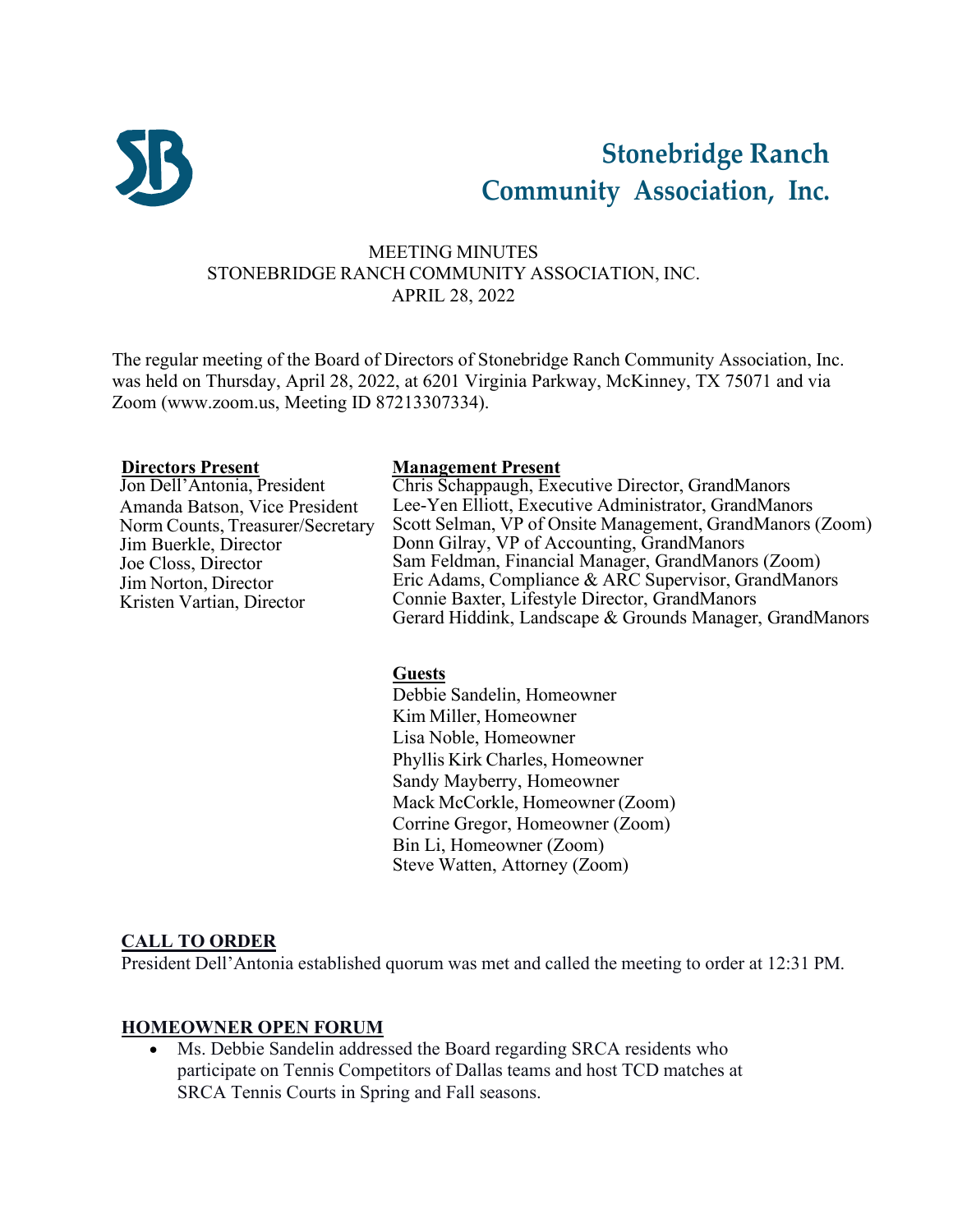• Mr. Mack McCorkle (Zoom) addressed the Board regarding the need for online registration so residents can view SRCA Tennis Court availability in real time.

## **CONSENT AGENDA**

Director Buerkle made a motion to accept consent agenda as stated:

- Approve the March 24, 2022, Board of Director Meeting Minutes
- Approve the March 24, 2022, Organization Meeting Minutes
- Ratify the electronic vote to add Mary Thompson to the Modifications Committee (Alternate Member) effective April 18, 2022.
- Ratify the electronic vote to deny variance request for common area access to pool company.

Director Vartian seconded; the motion passed unanimously.

# **OLD BUSINESS**

**Board Guideline Review –** Director Vartian made a motion to approve the following current Board Guidelines or Policies:

- Modification Committee Guidelines Updated with Revisions
- Appeals Committee Guidelines Archive as Retired Document (Retired Sept 2021)
- Association Compliance Enforcement Procedure (ACE) Guideline Reviewed, no changes made.
- Covenant Enforcement and Fining Policy Reviewed, no changes made.
- Special Case Processing for Covenant Enforcement and Fining Guideline Reviewed, no changes made.

Director Buerkle seconded; the motion passed unanimously.

As part of the Covenant Enforcement and Fining discussion, Treasurer/Secretary Counts presented the Resolution for Delinquent Assessment Fee to set the late fee for assessments to \$25/month. Vice President Batson made a motion to approve the Resolution. Director Vartian seconded; the motion passes unanimously.

Treasurer/Secretary Counts also reviewed two prior resolutions for Time-Saving Operational Guidelines for Collections and one resolution for Special Case Processing for Covenant Enforcement and Fining that do not match with current guidelines. He will update the resolution and revise language in impacted guidelines for next month's meeting.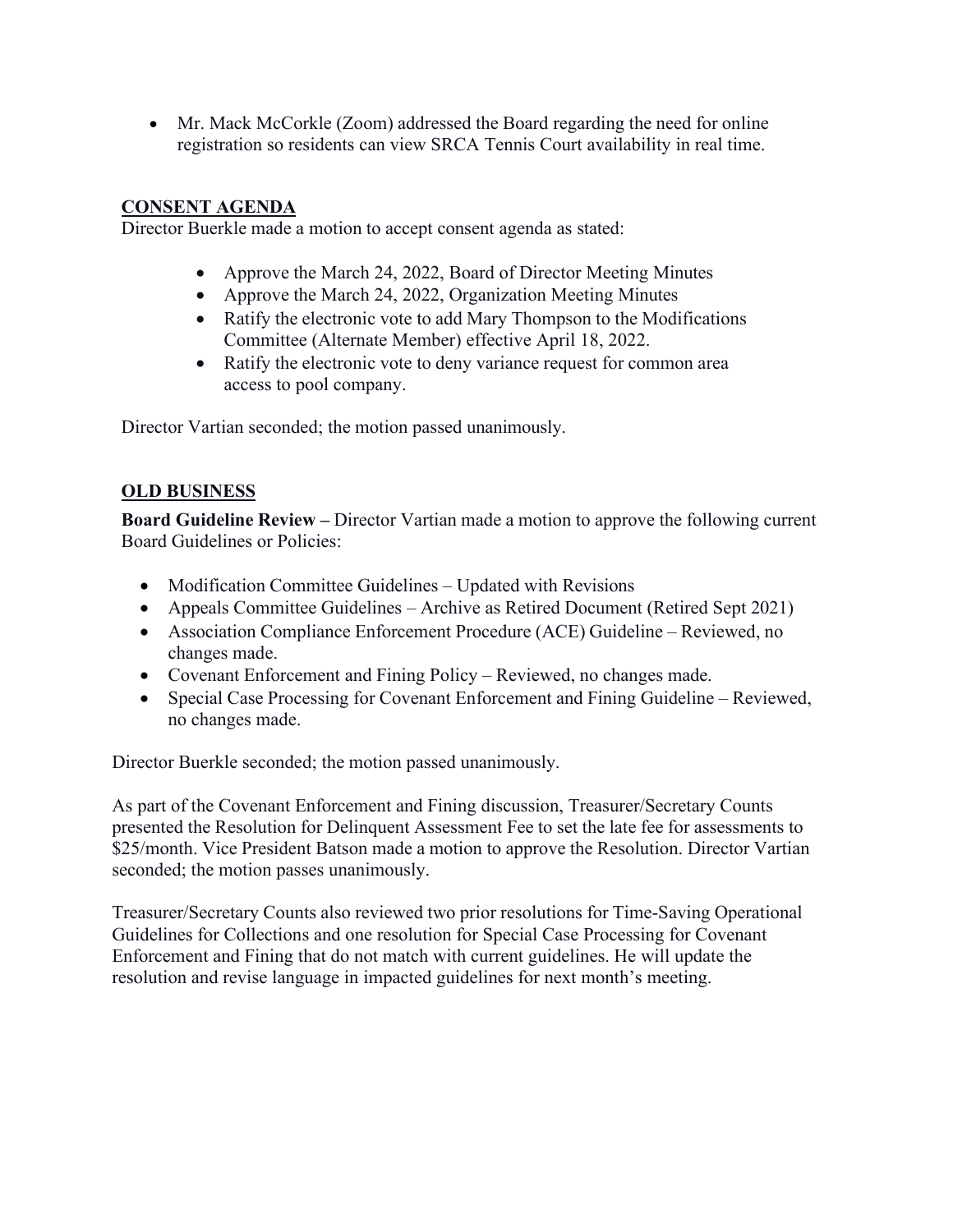Director Vartian made a motion to table the following current Board Guidelines or Policies until next month:

• Leasing of Single Occupancy Dwellings and Residential Use Policy – Table for May

Vice President Batson seconded; the motion passed unanimously.

**Review Aligning Document Repositories** – Treasurer/Secretary Counts discussed the need to align SRCA documents along SRCA website, Ciranet Online Resident Portal, GrandManors working shared P: Drive, and the Board's collaborative shared drive in SharePoint.

**Review Waterbury Boardwalk Project –** Executive Director Schappaugh presented two different estimates for repairing the Waterbury Boardwalk. Director Buerkle commented that the Landscape & Grounds Committee and Landscape & Grounds Manager Hiddink both recommend the concrete solution and will gather additional information with details related to landscaping maintenance/cost.

#### **NEW BUSINESS**

**Discuss and Act on Any Non-Confidential Items from Homeowner Open Forum** – President Dell'Antonia moved this discussion to Executive Session discussion as it is also listed under Executive Discussion Resident Petitions section.

**Review for Approval Guideline for Serving on Committees –**Vice President Batson made a motion to approve resolution with amendments to the Committee Service Guideline. Director Buerkle seconded; the motion passed unanimously.

**March Irrigation Report and Update on PRS Head Project** – Director Buerkle provided updates on March Irrigation Report and PRS Head Project.

## **ASSOCIATION REPORTS**

**Financial Report** – Executive Director Shappaugh and Executive Administrator Elliott reviewed the following financial reports as presented in the Board Packet:

- Detailed Balance Sheet
- Schedule of Revenues and Expenses: Operating Fund, Common Property Fund, Replacement Fund
- Income Statement Variable Report
- Summary of Accounts Receivable by Type
- Restricted and Non-Restricted Investment Schedule
- Summary of Bad Debt Expense/Reserve VP of Accounting Gilray provided verbal report
- Performance History Reports from Cadent Capital LLC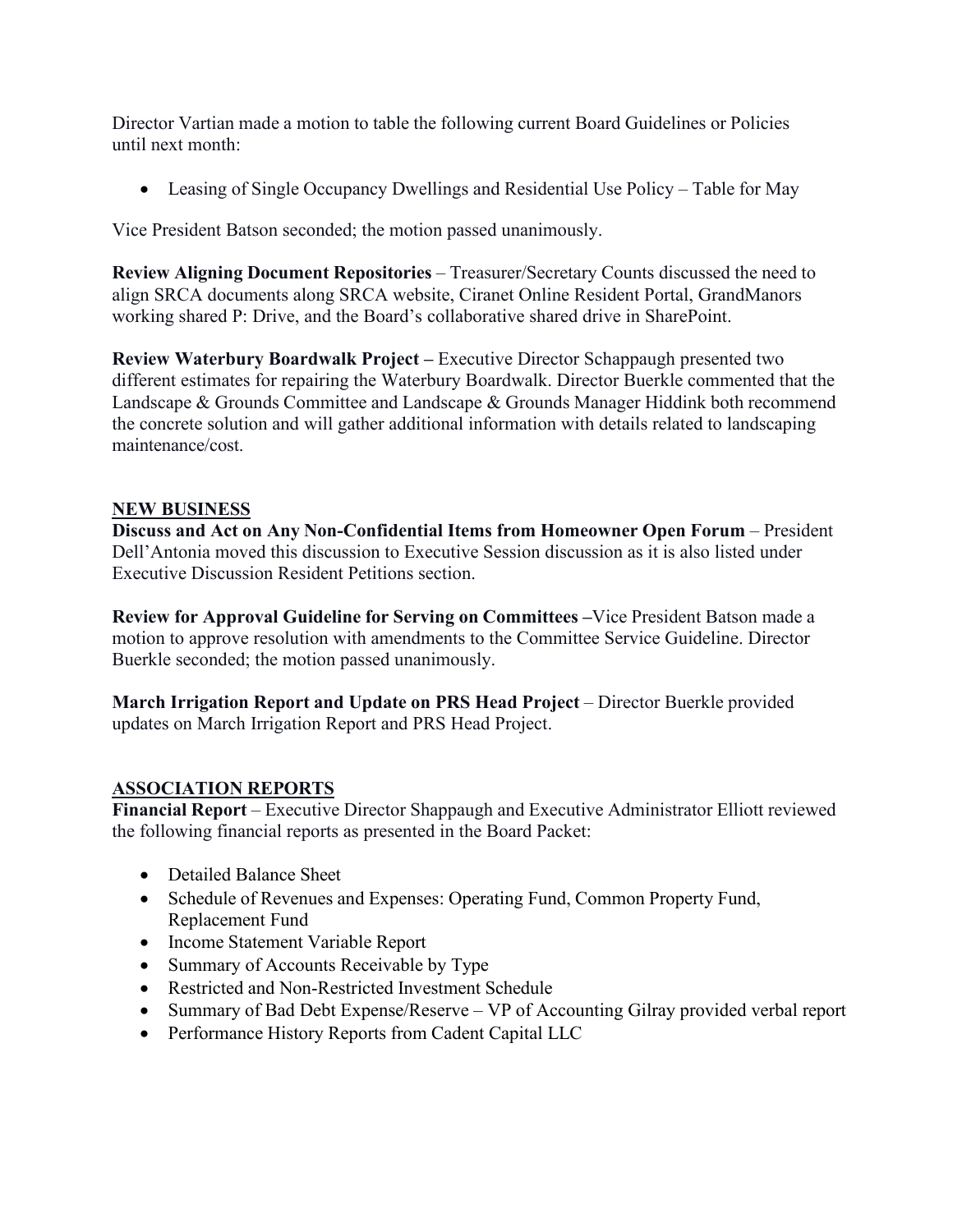# **EXECUTIVE SESSION CONVENED AT 3.54 PM**

#### **OPEN SESSION RECONVENED AT 7:20 PM**

**Summary of Executive Session - Director Vartian made a motion to approve below Summary** of Board Decisions in Executive Session. Director Buerkle seconded; the motion passed unanimously.

**Transition Report** – There were no items to discuss.

**Discuss New Homeowner's Welcome Party** – Board discussed the increase in cost for New Homeowner's Welcome Party.

**Discuss and Review for Approval Retaining a Lobbyist** – President Dell'Antonia made a motion to approve hiring of Legislative Consultant for 12 months. Director Vartian seconded; the motion passed unanimously.

**Discuss and Consider Approval of Increasing Attorney Retainer** – President Dell'Antonia made a motion to approve increasing attorney retainer. Director Vartian seconded; the motion passed unanimously.

**Discuss and Consider Approval of Magazine Publishing Agreement** – Vice President Batson presented a resolution to approve the agreement with Community Matters, Inc. (CMI) to continue publication and delivery of Stonebridge Ranch News magazine with increase in postage and delivery. Director Buerkle made a motion to accept resolution; Director Norton seconded; motion passed unanimously.

**Discuss Violations** – Director Vartian and Compliance & ARC Supervisor Adams discussed noncompliance and non-submittal violations.

**Review Proposed Resolution to Fine Homeowners for Not Putting in a Modification's Application Prior to Commencing the Modification** – Director Vartian presented resolution for late submittal fee for starting and/or completing a modification without submittal of application. Vice President Batson made a motion to adopt late submittal fee \$100; Director Buerkle seconded; motion passed unanimously.

**Foreclosure Report** – Executive Administrator Elliott reviewed the foreclosure report from R&W. Treasurer/Secretary Counts made a motion to approve to send to pre-foreclosure accounts with over \$1000 current balance (exception: remove the one account that is currently out of collections). Vice President Batson seconded; motion passed unanimously.

**Information Only Report** – Executive Director Shappaugh and Executive Administrator Elliott reviewed Payment Plan Status Report, Collections Board Waiver Report, Violation Report, Appeals Report, Project Reports. Director Buerkle contributed to discussion regarding L&G Projects.